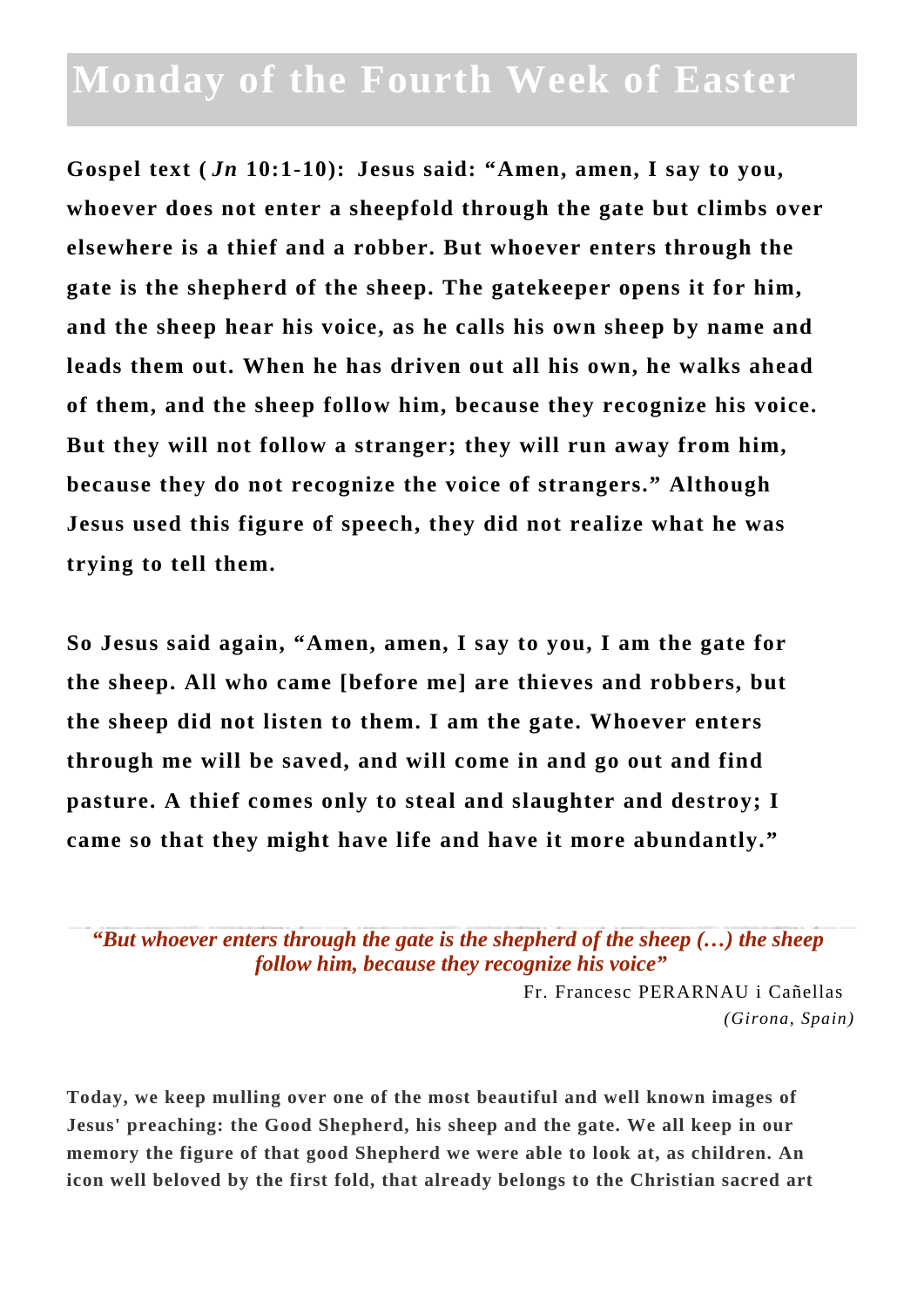**at the time of the catacombs. How many memories can be aroused in us that young shepherd with the wounded sheep on his shoulders! We have, quite often, seen ourselves projected in the figure of that poor animal.**

**Only a few days ago, we were still celebrating Easter and, once more, we have been reminded that Jesus did not speak in a figurative language when He was saying that the good shepherd offers his life for his sheep. For He really did it: his life was the price He paid for our retrieval; with his life He bought ours, and thanks to that deliverance we have been rescued: "I am the gate. Whoever enters through me will be saved" (Jn 10:9). We find here the great mystery of the ineffable love of God that reaches unthinkable extremes to save each human creature. Jesus brings his love to the extreme, to the point, of offering his own life. We can still hear the echo of St. John's words in his Gospel, introducing us to the moments of His Passion: "Before the feast of the Passover, Jesus knew that his hour had come to pass from this world to the Father. He loved his own in the world and he loved them to the end" (Jn 13:1).**

**Of the words of Jesus, I would suggest our paying a deeper attention to these ones: "I am the good shepherd, and I know mine and mine know me" (Jn 10:14); even more so, "The sheep hear his voice (...) the sheep follow him, because they recognize his voice" (Jn 10:3-4). It is true Jesus knows us, but, can we also say we know Him well enough, that we love Him and we reciprocate as we should?**

## *Thoughts on Today's Gospel*

"And who is He who leads the sheep out, but the Same who loosens the chain of their sins, that they may follow Him with free unfettered step? And when he puts forth his own sheep, he goes before them, and the sheep follow him" (Saint Augustine)

"Surprisingly, the shepherd discourse does not begin with the words: "I am the Good Shepherd", but with the "door" image. Jesus is establishing the criterion for those who will shepherd his flock. The proof of a true shepherd is that he enters through Jesus as the door. For in this way it is ultimately Jesus who is the Shepherd—the flock "belongs" to him alone" (Benedict XVI)